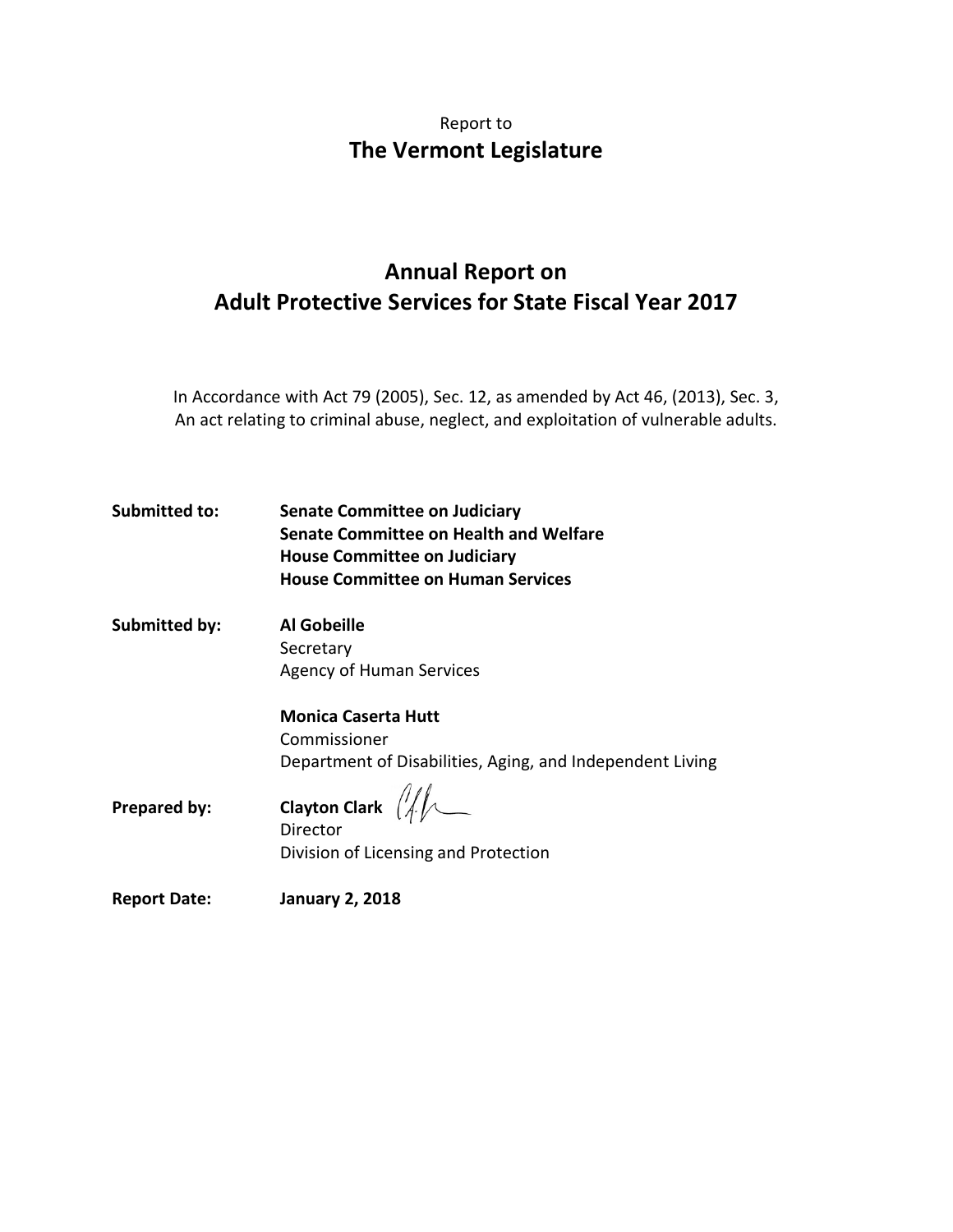### **Reporting Requirement to Vermont Legislature**

On or before January 15 of each year until January 15, 2018, the Secretary of the Agency of Human Services shall submit a report on Adult Protective Services (APS) to the House and Senate Committees on Judiciary, the House Committee on Human Services, and the Senate Committee on Health and Welfare. This report is required by Act 79 (2005), Sec. 12, as amended by Act 46, (2013), Sec. 3, which is provided at Appendix A.

The Division of Licensing and Protection (DLP) in the Department of Disabilities, Aging and Independent Living (DAIL), Agency of Human Services (AHS), is pleased to present this State Fiscal Year 2017 (SFY17) Legislative Report on APS. Below is a narrative description of APS activities for SFY17, followed by the data required by Act 46 at Appendix B.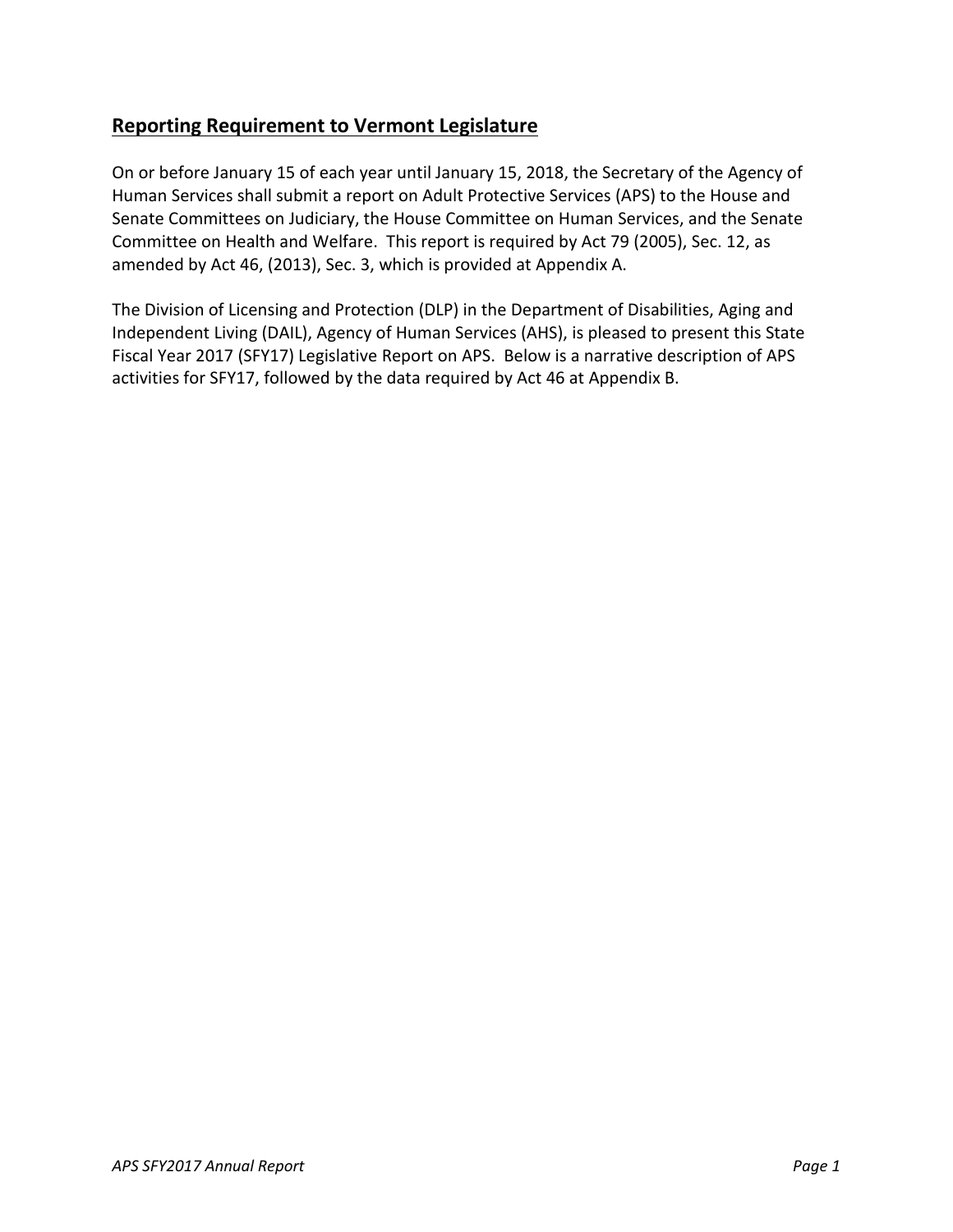# **Dedication to Lynn Holland-Kelley**

This annual report is dedicated to the memory of Lynn Holland-Kelley. Lynn died on January 5, 2017, after a prolonged battle with cancer. She was an APS Investigator who spent years nurturing and supporting vulnerable adults in New Hampshire and Vermont, and her exceptional determination and humor was an inspiration to her coworkers.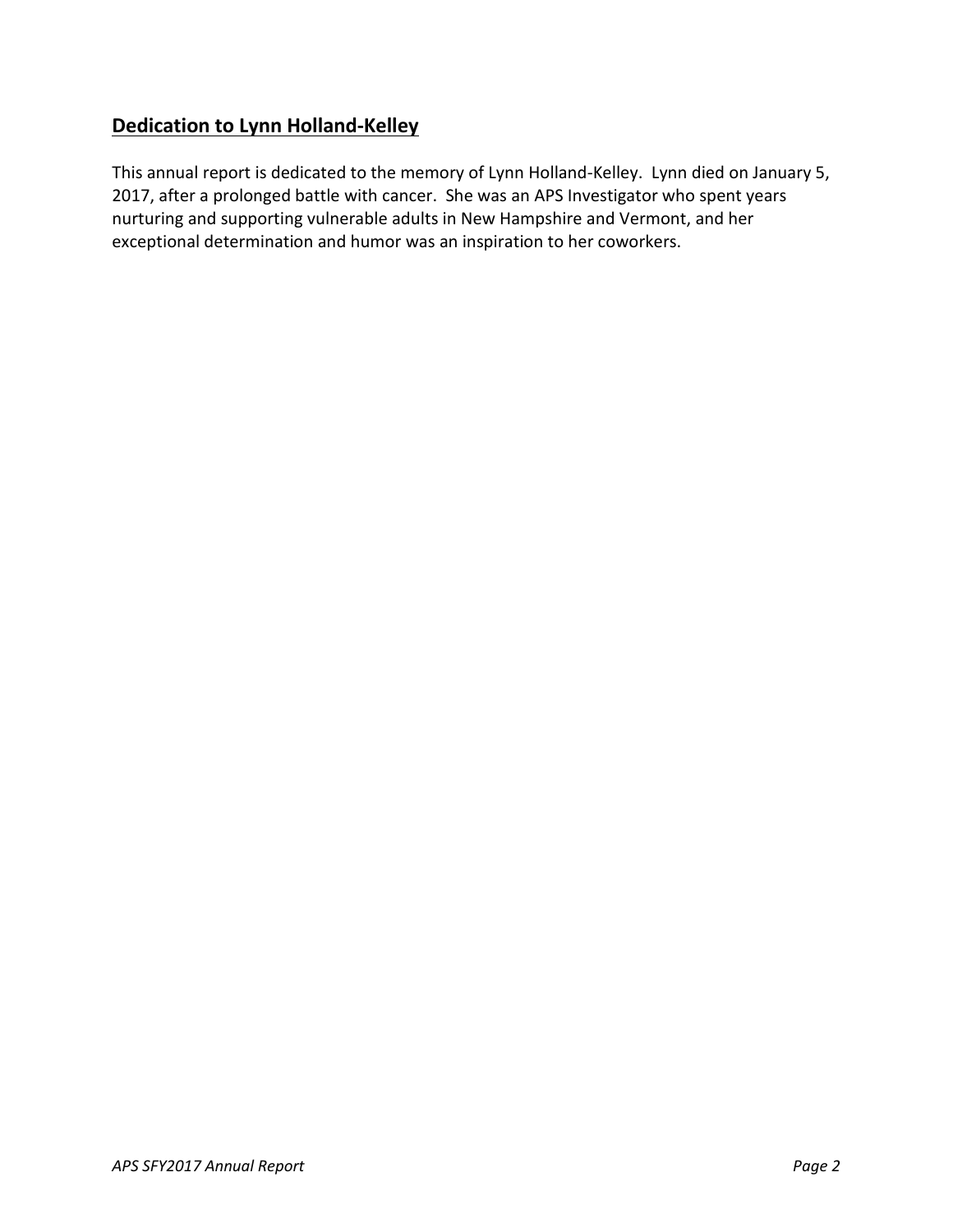### **Examples of Adult Protective Services' Work**

Adult Protective Services (APS) is committed to the DAIL mission of making Vermont the best state to grow old or live with a disability, with respect, dignity, and independence. This mission is the common thread behind these stories.

#### **Newly Vulnerable**

The first story doesn't involve an investigation or the maltreatment of a vulnerable adult. Instead it shows how filing a report can help prevent someone from becoming more vulnerable. A concerned community member filed a report because they were worried about their neighbor's ability to manage their finances. The reporter didn't suspect financial exploitation, but they knew their neighbor was feeling overwhelmed since their spouse died earlier that year. The spouse had handled the couple's finances, and the surviving partner was stepping into a new and unfamiliar role. APS didn't initiate an investigation, but did connect this person with their local Area Agency on Aging, where they received support in managing their finances. APS connected a Vermonter to services available in their community, which helped this person stay independent and in control of their financial life.

#### **Addiction Fuels Exploitation**

A grandmother doted on her grandson. Unfortunately, the grandson, like many Vermonters, became addicted to opioids. The grandson used his relationship with his grandmother to access her retirement savings to feed his addiction, despite attempts by the grandmother's children to stop the financial exploitation. APS worked with the grandmother, so she would understand how the exploitation was occurring, and then worked with her and her children to implement appropriate protective measures to preserve her assets.

#### **The Helpful Friend**

An older woman with complex health conditions wanted to stay independent and continue living in her home. She recently made a new friend, a younger man who was out of work and needed a place to stay. She invited the man into her home, hoping he would help her while he looked for work. As a private citizen, she had no way of knowing he was already on the Adult Abuse Registry for financial exploitation. Out of state relatives noticed suspicious withdrawals from the woman's account and determined the new friend had forged checks. In trying to get the man removed, the family was told they would have to follow an eviction process that could take months. Within 24 hours of a face-to-face meeting with the woman, an APS Investigator had obtained a relief from abuse order that removed the man from the woman's home, and the man is now being prosecuted for felony forgery.

#### **Doing Her Best**

APS received a report that a woman with developmental disabilities was being neglected by her caregiver, who was her mother. The daughter was routinely found by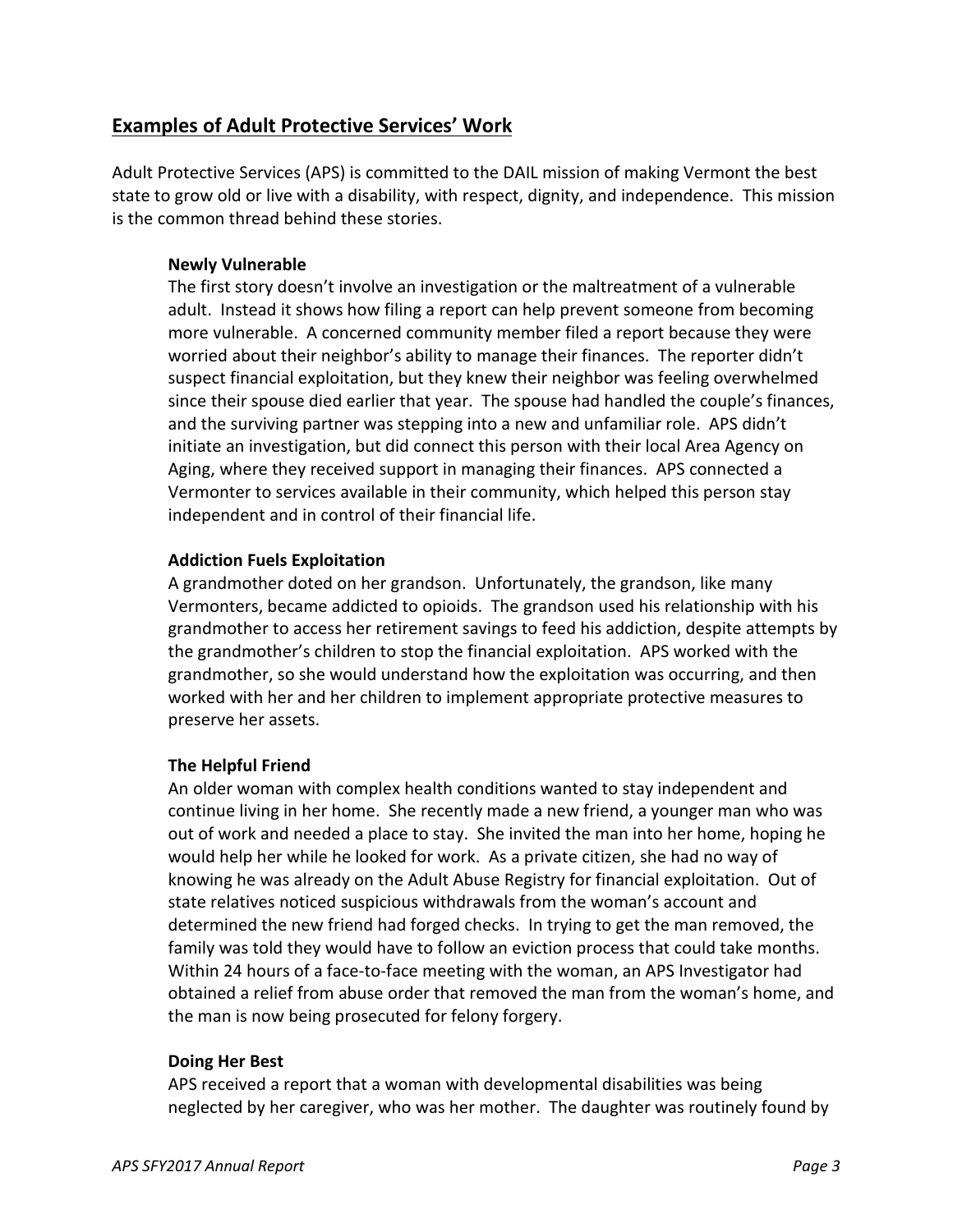local law enforcement wandering at night, sometimes in dangerous locations. The APS Investigator interviewed the mother and learned she was doing her best to care for her daughter, but had her own health issues and was at a loss for how to remedy the situation. The APS Investigator helped the mother identify a motion tracking system that would alert her if her daughter got up in the middle of the night. There have been no reports of wandering since the system was in place, allowing the daughter to safely stay at home with her mom as she prefers.

#### **Opportunistic Fraud**

An older gentleman lived at home with his daughter, who was also a vulnerable adult. When the father became ill and needed to be admitted to a nursing home, his neighbor fraudulently gained control of his property with the assistance of a notary public who notarized falsified signatures. After the father died, the daughter was compelled to move out of her family home because of the fraud. The APS Investigator was able to uncover evidence of the fraud and work with local law enforcement. The neighbor and notary are now being prosecuted, and the daughter has returned to her home.

As described later in this report, many investigations involve individuals who have had numerous interactions with APS…

#### **Dependency on Vulnerable Breadwinner**

Over the past seven years, dozens of reports have been filed regarding a vulnerable adult cared for by his family. The resulting investigations document how the family relied on the vulnerable adult's government assistance to navigate their own generational poverty and addictions. APS would conduct investigations and implement protective services, only to have the vulnerable adult and family undermine these protective services at the completion of the investigation. This led to a cycle of physical and emotional abuse, neglect, and exploitation, all of which were denied by the vulnerable adult, who was devoted to his family and chose to remain with them. In 2017 this cycle stopped when the vulnerable adult chose to leave this situation. With the assistance of APS, they have a public guardian and are living in a new, supportive home environment where they are thriving and are healthier than at any time during APS history with them.

There are common themes in APS investigations evidenced in the stories above. One theme is that for each situation the alleged perpetrator is either a family member or a close acquaintance. Our culture's concern about "stranger danger" is not reflected in the experience of APS. In SFY17, 58% of the alleged perpetrators for APS investigations that concluded with a recommendation of substantiation were family, friends, or known community members. For all reports received in SFY17, in only 15% of reports received was there no known connection between the alleged perpetrator and the alleged victim. This creates a complicated dynamic for investigators looking to protect vulnerable Vermonters from people to whom they likely have emotional connections, as you can see in the examples above.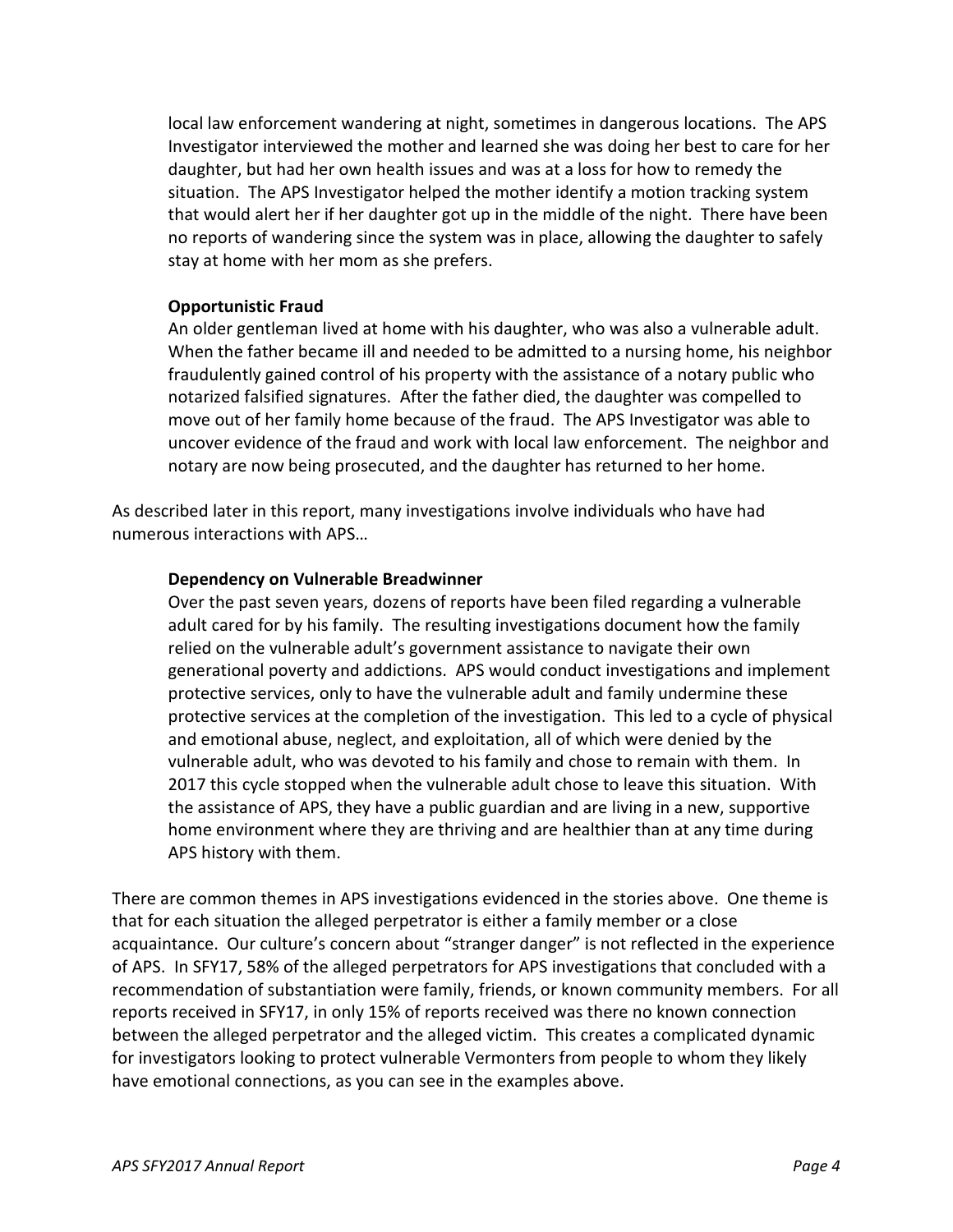## **Adult Protective Services' Mission and Organizational Structure**

APS is the primary unit of state government responsible for investigating allegations of abuse, neglect and exploitation of vulnerable adults under Title 33 of Vermont Statutes. APS is a program within the Division of Licensing and Protection (DLP), with the Assistant Director for Adult Protective Services reporting to the DLP Director. DLP also houses Survey and Certification (S&C). S&C monitors licensed health care facilities for compliance with state and federal regulations, and they conduct their own investigations in response to complaints and self-reports from the facilities.

During SFY17, APS was staffed with 16 FTE positions, as follows:

- 1 Assistant Director for APS (APS Director at central office)
- 2 APS Field Supervisors (.5 FTE Supervision/.5 FTE Investigator home based)
- 9 APS Investigators (home based)
- 1 APS Intake and Services Coordinator (Intake and Screening at central office)
- 2 Program Specialists (Intake at central office)
- 1 APS Senior Planning Coordinator (IT System Administration/Administrative at central office)

### **Services Delivered**

#### **Community Outreach and Education**

APS continued to provide monthly mandatory reporter training at the Waterbury State Office Complex for both state employees and community partners. In addition, APS published a Vermont Vulnerable Adult Mandatory Reporter Training video on YouTube. This replaces outdated training videos on DVD and VHS previously used by many healthcare facilities and can be updated when changes occur so that viewers will always have current training available. In addition, APS began working with AHS Field Services Directors in SFY17 to initiate regional APS outreach and training that will continue into SFY18 and beyond.

#### **Intake and Screening**

All APS investigative activities begin with a report filed with intake staff. Within 48 hours of receiving a complete report, APS staff determine if the alleged victim is a vulnerable adult and if the allegations meet the statutory definitions for abuse, neglect, or exploitation. If both criteria are met, an investigation is assigned. If the report is not complete and criteria are not clear, APS intake staff have four business days to gather additional information from the reporter or others who may have knowledge of the situation. If intake staff still don't have enough information to determine if the alleged victim is a vulnerable adult, an APS Investigator may be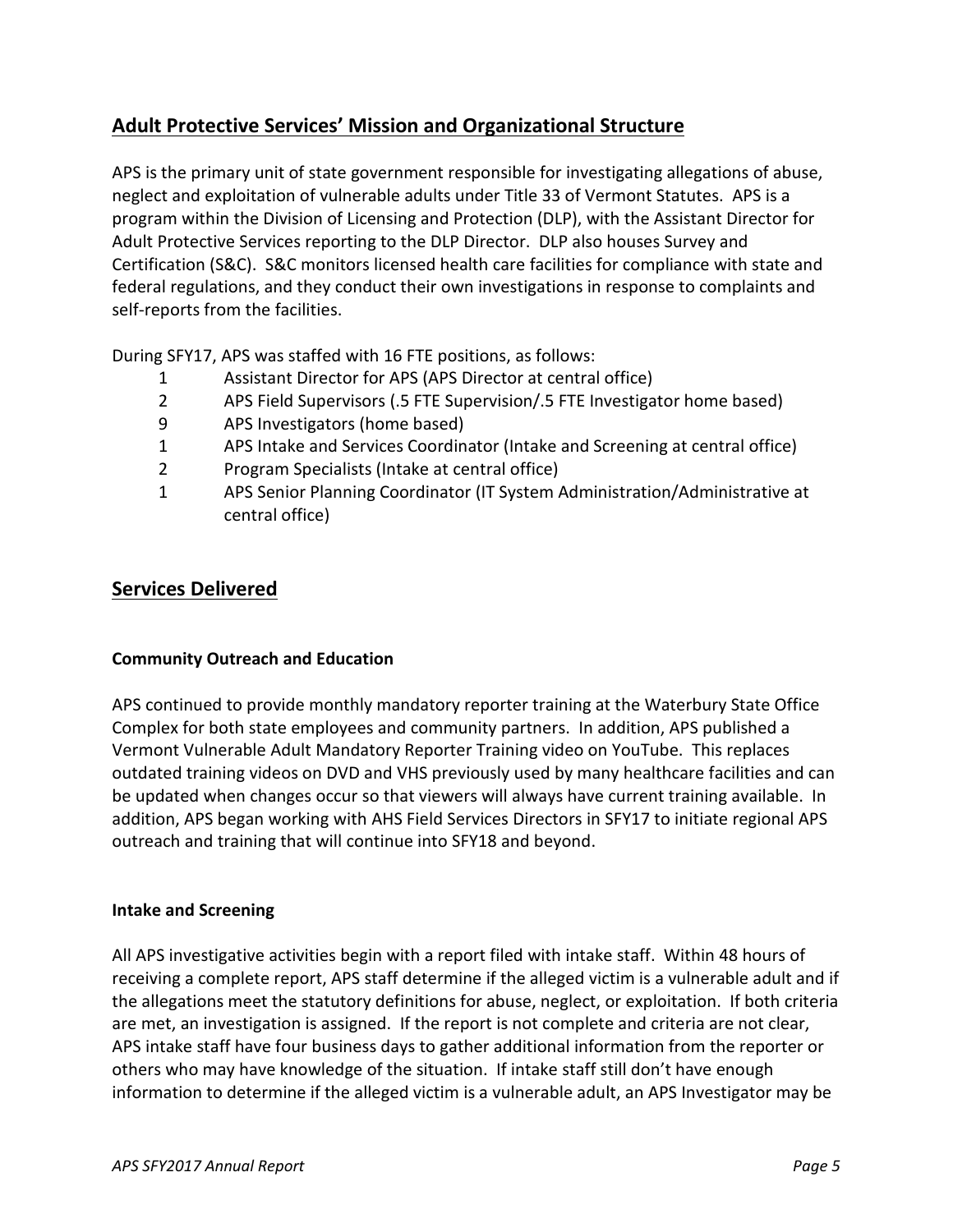sent to perform a field screen to make a determination about vulnerability. Field screens are to be completed within 6 business days, or they automatically convert to an investigation, which means that all reports should have a screening decision within 10 business days to be fully compliant with the APS Policy Manual.

APS intake staff also:

- Assesses the alleged victim's situation to determine if referrals should be made to service providers or law enforcement.
- Notifies the person who made the report of the screening decision via mail, to include their appeal rights if the screening decision is to not investigate.
- Notifies the alleged victim via mail that a report was made if the screening decision is to not investigate.

In SFY17, APS restructured its intake staffing, converting a vacant APS Investigator position into an APS Intake and Services Coordinator which was filled in July 2016. This change ensured the intake and screening function had the same level of supervisory support as our investigative work and created a higher level of consistency in the process. This also addressed the issue identified in last year's APS Annual Report regarding insufficient intake capacity. One key change to the restructuring is that Program Specialists are no longer required to both gather report information and make a final screening decision. Since December of 2016, all final screening decisions have been made by an APS staff member in a supervisory or managerial level position, which ensured all reports were reviewed by at least two employees and at least one supervisor. This resulted in more consistent screening decisions and improved the quality of the information provided to investigators when reports are screened in for investigation.

#### **Intake and Screening Data**

In SFY17, APS received 3,261 reports. In comparison, APS receive 3,312 reports in SFY16, indicating a 2% decrease in the total number of reports received from SFY16 to SFY17.

In SFY17, the median number of days for a screening decision was 2 business days, with 78% of reports receiving a screening decision and assignment made within 4 business days. There was a marked difference in timeliness, however, between the first and second halves of the year. From July through December 2016, APS received 1,473 reports, and 68% of reports were screened and assigned, if necessary, within 4 business days. From January through June 2017, APS received 1,696 reports, a 15% increase from the first half of the year, and 85% of reports were screened and assigned, if necessary, within 4 business days. This change is a result of filling a vacant Program Specialist position and the improved efficiency of the new screening system with the addition of the APS Intake and Services Coordinator.

Below is a table showing the percentage of reports completed by the number of business days since report receipt, broken out by the first and second half of SFY17. Investigations involving a field screen were removed.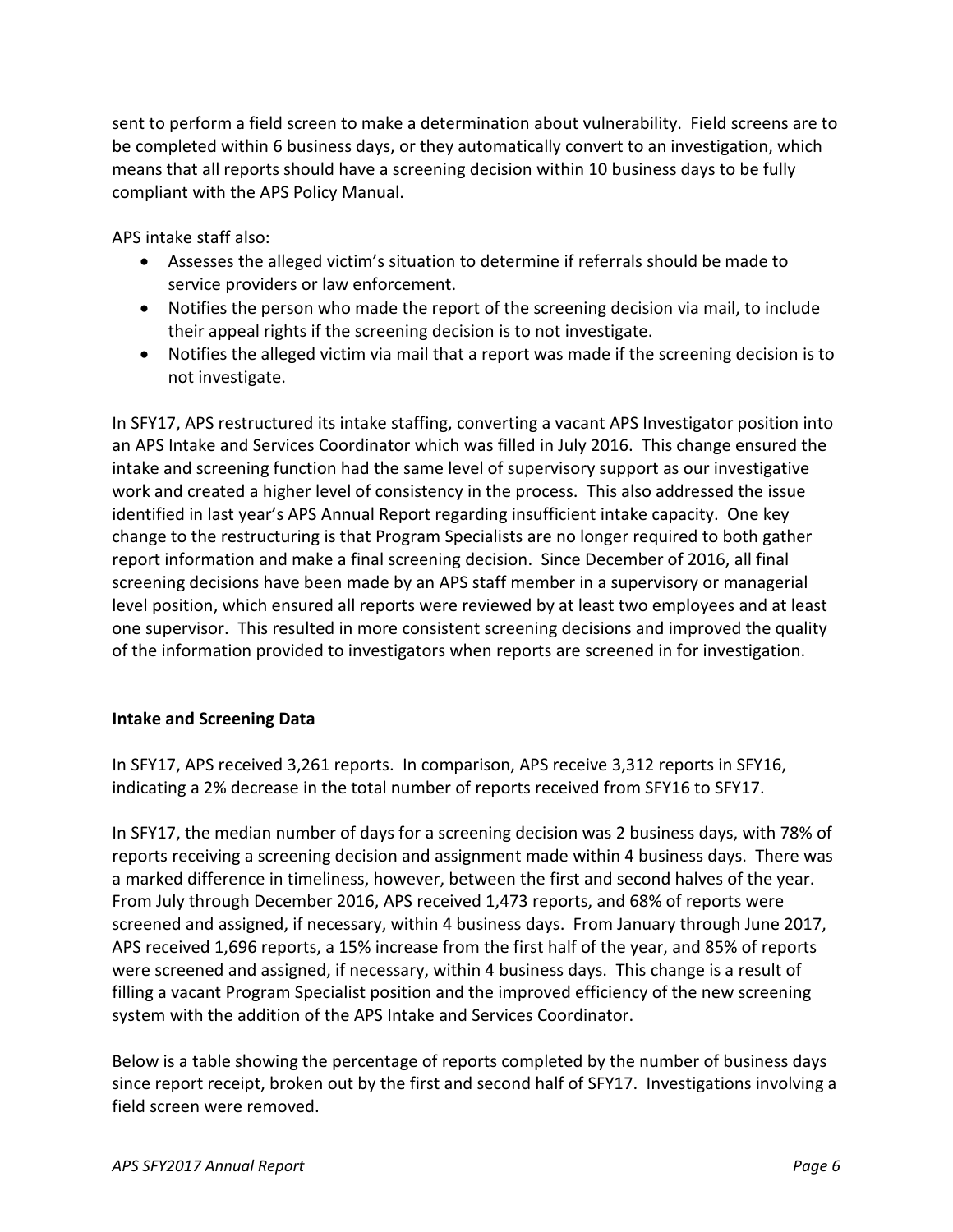| Number of Business Days         | % Screened for July 2016 to | % Screened for January 2017 |
|---------------------------------|-----------------------------|-----------------------------|
| <b>Until Screening Decision</b> | December 2016               | to June 2017                |
| Same Day Report Received        | 17%                         | 21%                         |
| 1 Business Day                  | 22%                         | 28%                         |
| 2 Business Days                 | 13%                         | 12%                         |
| 3 Business Days                 | 9%                          | 14%                         |
| 4 Business Days                 | 8%                          | 10%                         |
| 5 Business Days                 | 8%                          | 7%                          |
| 6 Business Days                 | 8%                          | 3%                          |
| 7 Business Days                 | 8%                          | 2%                          |
| 8 Business Days                 | 4%                          | 1%                          |
| 9 Business Days                 | 2%                          | 0.5%                        |
| 10 or More Business Days        | 1%                          | 0.5%                        |

Of the 3,261 reports received, 93 required a field screen to determine if the alleged victim was a vulnerable adult, which was 3% of the total. Of the field screens, 82% were completed within 10 business days of receiving the report, and 28 were screened in for investigation, which was 30% of the total.

Of the 3,261 reports received, there were 2,883 unduplicated alleged victims. In 35% of the reports received, APS had no previous reports involving either the alleged victim or the alleged perpetrator. In 65%, APS had previously received a report involving either the alleged victim or the alleged perpetrator. In 17%, APS had previously received five or more reports involving either the alleged victim or the alleged perpetrator. **This data shows that the majority of reports received involve at least one individual previously known to APS, with one in six reports involving individuals with a high number of APS interactions.**

Of the 3,261 reports received, in 997 of the reports the alleged victim was a resident of a facility licensed by DLP, which was 31% of the total. These facilities include but are not limited to assisted living residences, nursing homes, psychiatric hospitals, residential care homes, and therapeutic community residences. Of the 997 reports, 176 were screened in, which was 18% of the total. This lower screen in rate is consistent with feedback received from mandatory reporters working at facilities who indicate they will over report to ensure compliance with reporting requirements.

Below is a table showing the reporting options, number or reports received by option, and the screening rate for each option. In person reports typically involve a report made by an AHS employee working in the Waterbury State Office Complex.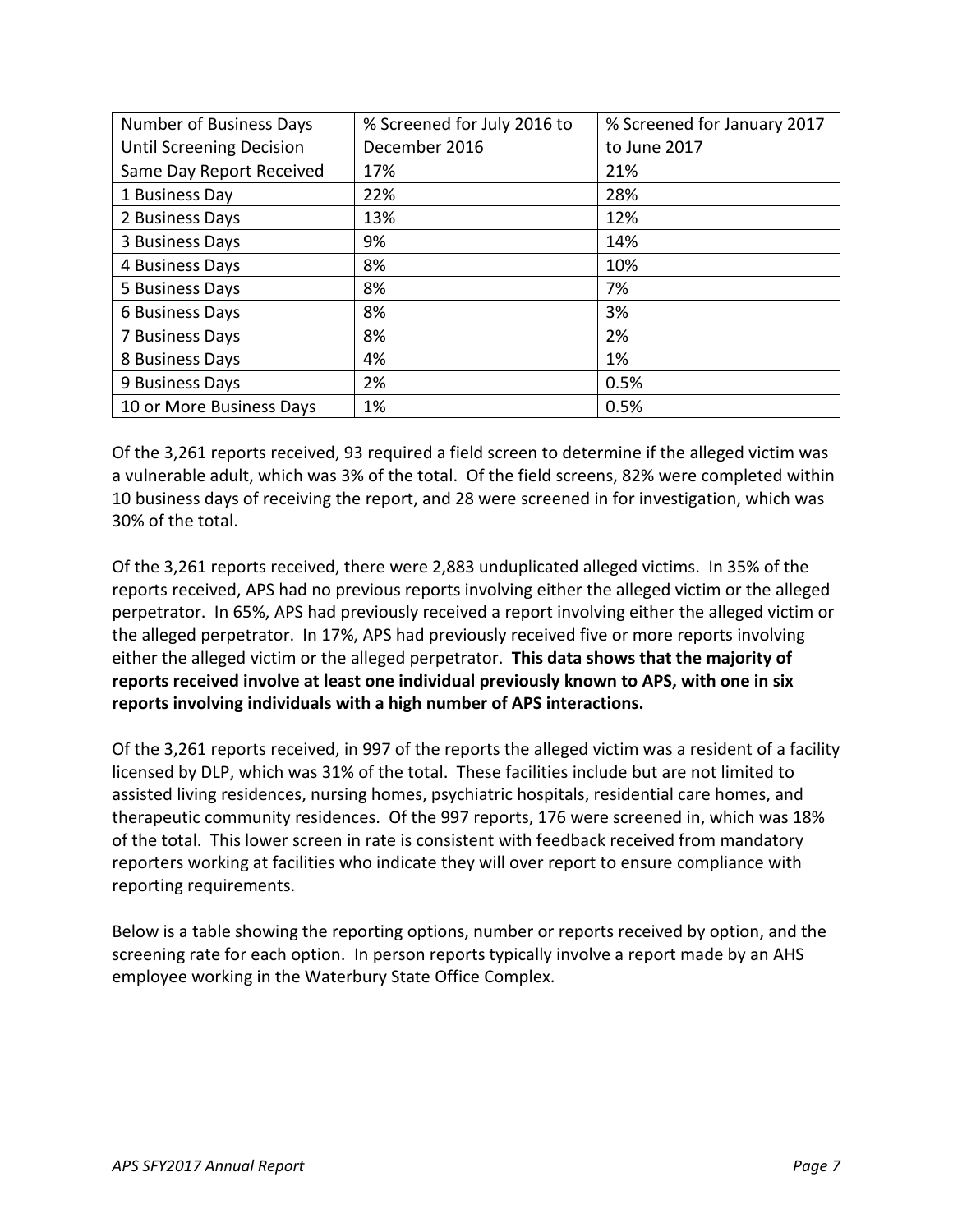| <b>Reporting Method</b> | <b>Total Reports</b> | % of Total Reports | % of Reports |
|-------------------------|----------------------|--------------------|--------------|
| Used                    | Received             | Received           | Screened In  |
| Web Intake              | 1,837                | 56%                | 26%          |
| Telephone               | 483                  | 15%                | 30%          |
| Fax                     | 463                  | 14%                | 23%          |
| Email                   | 400                  | 12%                | 26%          |
| Uncharacterized         | 57                   | 2%                 | 19%          |
| Mail                    | 16                   | 0.4%               | 13%          |
| In Person               | 5                    | 0.2%               | 60%          |

#### **Investigation and Investigation Data**

When a report is screened in for investigation, the APS Investigator will interview the reporter, the alleged victim, and any other relevant witnesses, along with reviewing any available documentation. They will also provide the alleged perpetrator with an opportunity to present information. At the conclusion of the investigation, they will make a recommendation for substantiation to the DAIL Commissioner if the evidence indicates there was abuse, neglect, or exploitation. The results of a substantiation are described below under the Reviews and Appeals and the Adult Abuse Registry sections.

There are nine APS Investigators broken into two teams, with two APS Field Supervisors. The APS Field Supervisors carry half an investigation load, and the two teams are broken out into northern and southern regions.

In SFY17, APS assigned 852 reports for investigation. In previous years, investigations and field screens were counted together in accordance with the APS Policy Manual, so a comparison to SFY16 data cannot be made. The policy manual was amended in May 2016 so that field screens would be reported as part of the intake and screening function and not part of investigation function, as field screens are, by definition, an extension of the screening process.

In SFY17, APS completed 664 investigations and 20 field screens that were initiated prior to the May 2016 policy manual change and therefore are included in the investigation data. In comparison, in SFY16, APS completed 624 investigations, representing a 6% increase between SFY16 and SFY17.

Of the 664 investigations completed, 132 resulted with a recommendation of substantiation, for a substantiation rate of 20%. In comparison, in SFY16, 97 investigations concluded with a recommendation of substantiation, with a substantiation rate of 16%. **There was a 36% increase in the number of recommended substantiations between SFY16 and SFY17.**

Of the 664 investigations completed, in 112 investigations the alleged victim was a resident of a licensed facility, which was 17% of total investigations. Those 112 investigations resulted in 31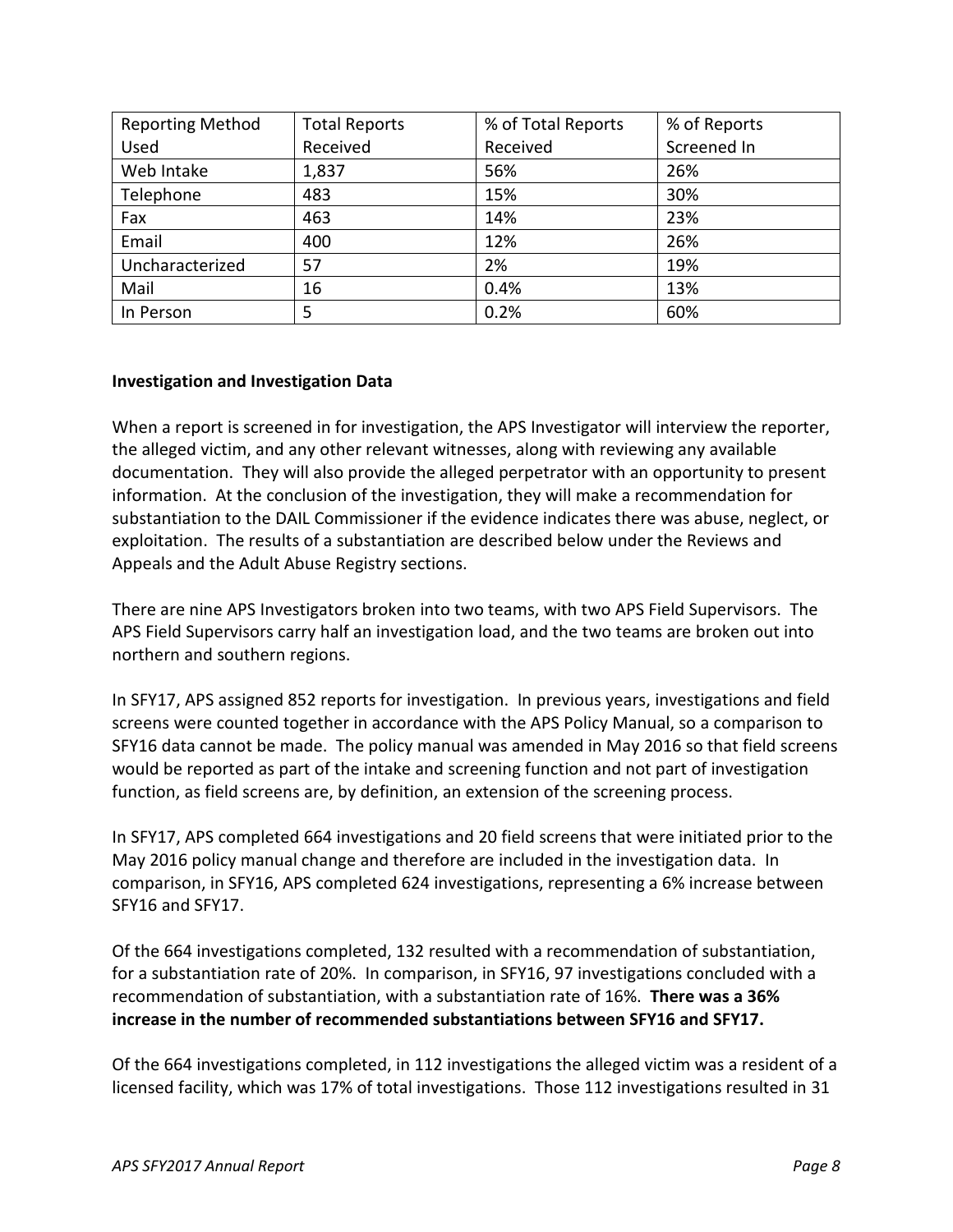recommendations of substantiation, for a 28% substantiation rate. In comparison, in SFY16, 14 investigations where the alleged victim was a resident of a licensed facility resulted in a recommendation of substantiation, **representing a 121% increase between SFY16 and SFY17.**

There are three types of allegations that APS investigates: abuse, neglect by a caregiver, and exploitation. Exploitation consists of both financial exploitation and sexual exploitation. For this report, we will consider four types of allegations, with financial and sexual exploitation examined separately.

About 1 in 6 investigations have multiple allegation types. This is referred to as polyvictimization. Research completed by the National Adult Protective Services Association (NAPSA) suggests that victims who are maltreated through one allegation type are more likely to be maltreated through other allegation types as well. The table below shows the number of investigations broken out by the number of allegation types, demonstrating that 16% of investigations had multiple allegation types.

| Number of Allegation | Number of      | # of Recommended | <b>Substantiation Rate</b> |
|----------------------|----------------|------------------|----------------------------|
| <b>Types</b>         | Investigations | Substantiations  |                            |
|                      |                |                  | 0%                         |
|                      | 553            | 95               | 17%                        |
|                      | 84             | 25               | 30%                        |
|                      | 23             | 9                | 39%                        |
|                      |                |                  | 0%                         |

The table below shows the number of investigations that had an allegation of each allegation type, omitting the four investigations listed above without an allegation type and keeping in mind that 16% of investigations had multiple allegation types.

| <b>Allegation Type</b> | ີ<br>Number of | ີ<br>% Investigations  | . .<br># of     | Substantiation |
|------------------------|----------------|------------------------|-----------------|----------------|
|                        | Investigations | with this              | Recommended     | Rate           |
|                        |                | <b>Allegation Type</b> | Substantiations |                |
| Abuse                  | 295            | 44%                    | 58              | 20%            |
| Financial              | 280            | 42%                    | 67              | 24%            |
| Exploitation           |                |                        |                 |                |
| Neglect                | 163            | 25%                    | 33              | 20%            |
| Sexual                 | 52             | 8%                     | 14              | 27%            |
| Exploitation           |                |                        |                 |                |

The APS Policy Manual provides timelines for investigation completion. Investigators should conclude their investigation and submit their report within 60 days for investigations involving abuse or neglect, and 90 days for investigations involving exploitation. The manual also provides guidance on when investigators can request extensions to complete an investigation.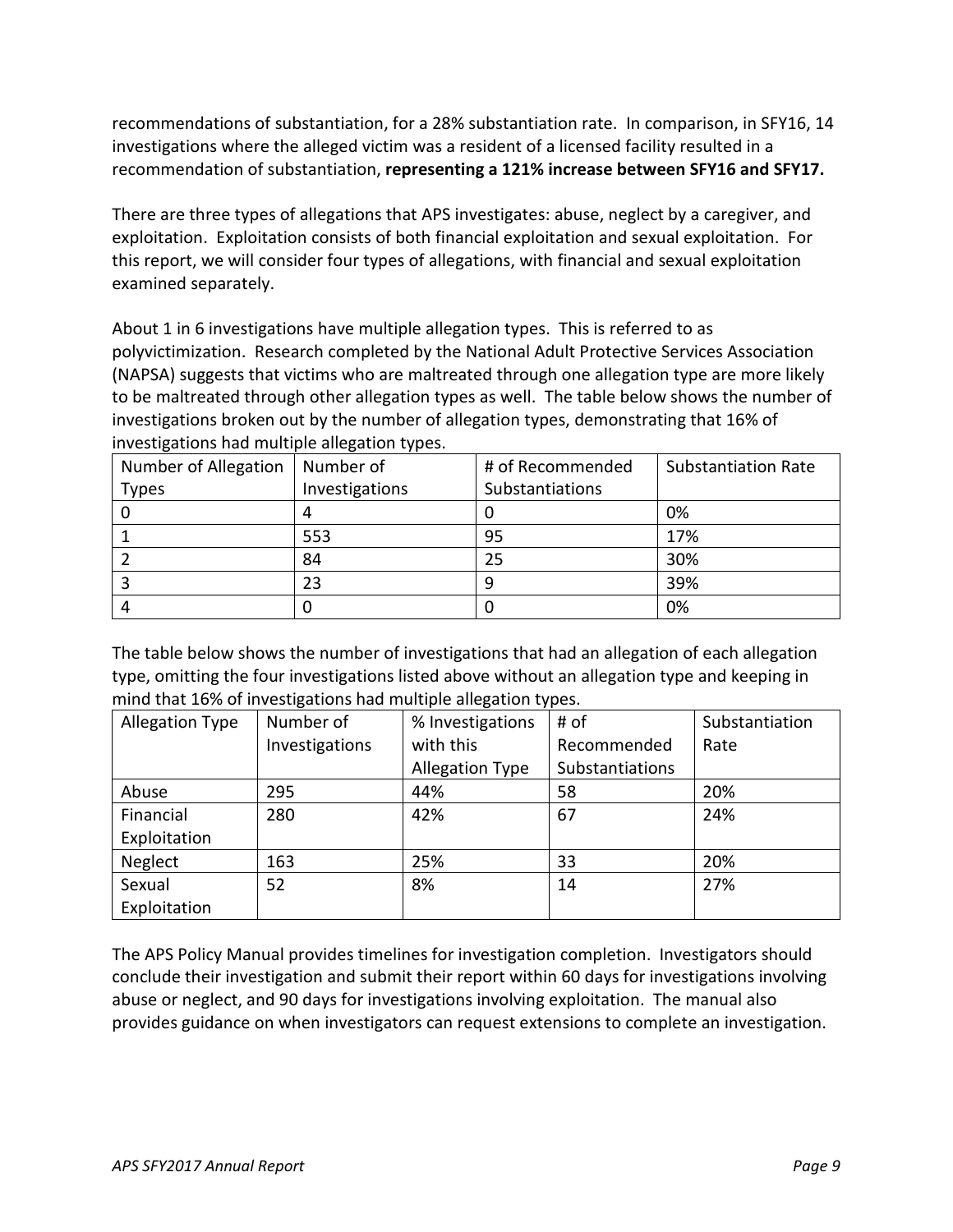In SFY17, of the 664 investigations completed, 43% were completed within the timelines described above, and 32% had an approved extension. **This brings the total percentage of investigations completed either on time or with an approved extension to 75%.**

Of the 664 investigations completed, 213 had approved extensions. The average number of days for investigation completion for investigations without an extension was 70, with a median of 52 days. For all investigations, including those with an approved extension, the average number of days for investigation completion was 111, with a median of 78.

In examining the timeliness of completed investigations, there was a marked difference depending on the investigation conclusion. In SFY17, the average number of days for investigation completion for unsubstantiated investigations, including those with an extension, was 87 days, with a median of 69 days. The average number of days for investigation completion for investigations recommending substantiation, including those with an extension, was 215 days, with a median of 154 days.

When considering all investigations, the averages are skewed by investigations that have appropriate extensions but may be open for multiple years, primarily as a result of ongoing law enforcement investigations and criminal prosecutions. In SFY17, 10 investigations closed that took more than 500 days to complete. These investigations had appropriate extensions and had been documented in previous APS Annual Reports. Removing just these 10 investigations reduced the average number of days for completion of all investigations from 111 days to 101 days. This shows how the median may be a more accurate reflection of the time it takes to complete typical investigations when those investigations with extensions are not removed from the data pool.

#### **Investigator Caseload Data**

In SFY17, the average daily caseload for APS Investigators was 20, a slight increase from the 19 in SFY16 but substantially lower than the 29 in SFY15.

In SFY17, the average daily open investigations remained at 216. In SFY15, the average open daily caseload was 314.

In SFY17, each investigator averaged completing 64 investigations, or 1.2 per week.

#### **Protective Services**

The investigator will discuss with the alleged victim and/or their legal representative appropriate protective services. Except where protective services are court ordered, the investigator works to implement protective services agreed to by the victim or their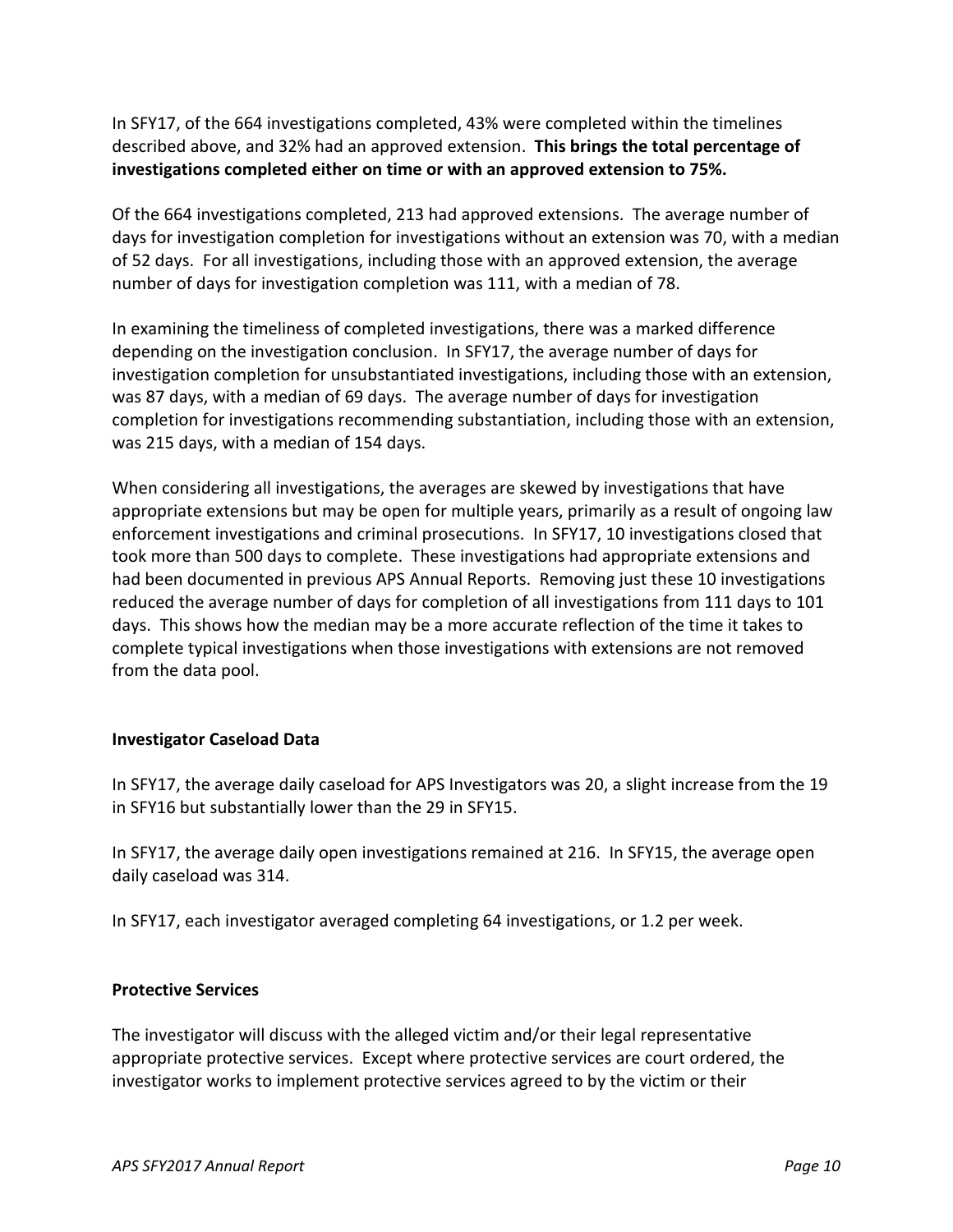representative. Victims with decisional capacity can choose to decline all services. Some services typically offered include:

- Referrals to service providers, including case management, guardianship services, mental health and developmental services, law enforcement, and health care.
- Securing change of representative payee.
- Petitioning for removal of a court-appointed guardian.
- Notifying and filing a misuse of funds report with the Social Security Administration.
- Alerting financial institutions of misappropriation of funds.
- Assisting the client to close/change banking or other accounts.
- Intervening in cases of identity theft.
- Petitioning for guardianship.
- Filing for temporary restraining orders and relief from abuse orders.

A Services and Protection Summary is required for completion in all investigations where the alleged victim is determined to be a vulnerable adult, and is optional for investigations where the alleged victim is determined not to be a vulnerable adult but has consented to receiving referrals and protections. The Services and Protection Summary assesses the unmet needs of the alleged victim and documents the referrals to service providers, referrals to law enforcement, and the protective services implemented.

In SFY17, 45 adults with decisional capacity refused protective services from an APS Investigator, representing 7% of the alleged victims involved with an APS investigation. In comparison, the declination rate in SFY16 was 10%, in SFY15 was 19%, and in SFY14 was 37%. This positive, precipitous decline is a result of changes in practice for APS Investigators.

#### **Reviews and Appeals**

Reviews and appeals are managed by the DAIL Legal Section on behalf of the DAIL Commissioner. There are three primary reviews and appeal types:

- When an intake is screened out, indicating that APS staff feel that an investigation is not warranted, the reporter may request this decision be reviewed by the DAIL Commissioner.
	- o There were 23 reviews of an APS screening decision not to investigate. Of those, 12 of the screening decisions were upheld, resulting in 52% of decisions upheld. In comparison, in SFY16, there were 13 reviews, of which 62% were upheld.
- When an investigator recommends that an investigation **not** be substantiated, the reporter may request this decision be reviewed by the DAIL Commissioner.
	- o There were 5 reviews of an APS investigation resulting in unsubstantiation. Of those, 4 were upheld, resulting in 80% of decisions upheld. In comparison, in SFY16, there were 2 reviews, of which 100% were upheld.
- When an investigator recommends substantiation after an investigation, the alleged perpetrator may appeal that decision to the DAIL Commissioner and/or the Human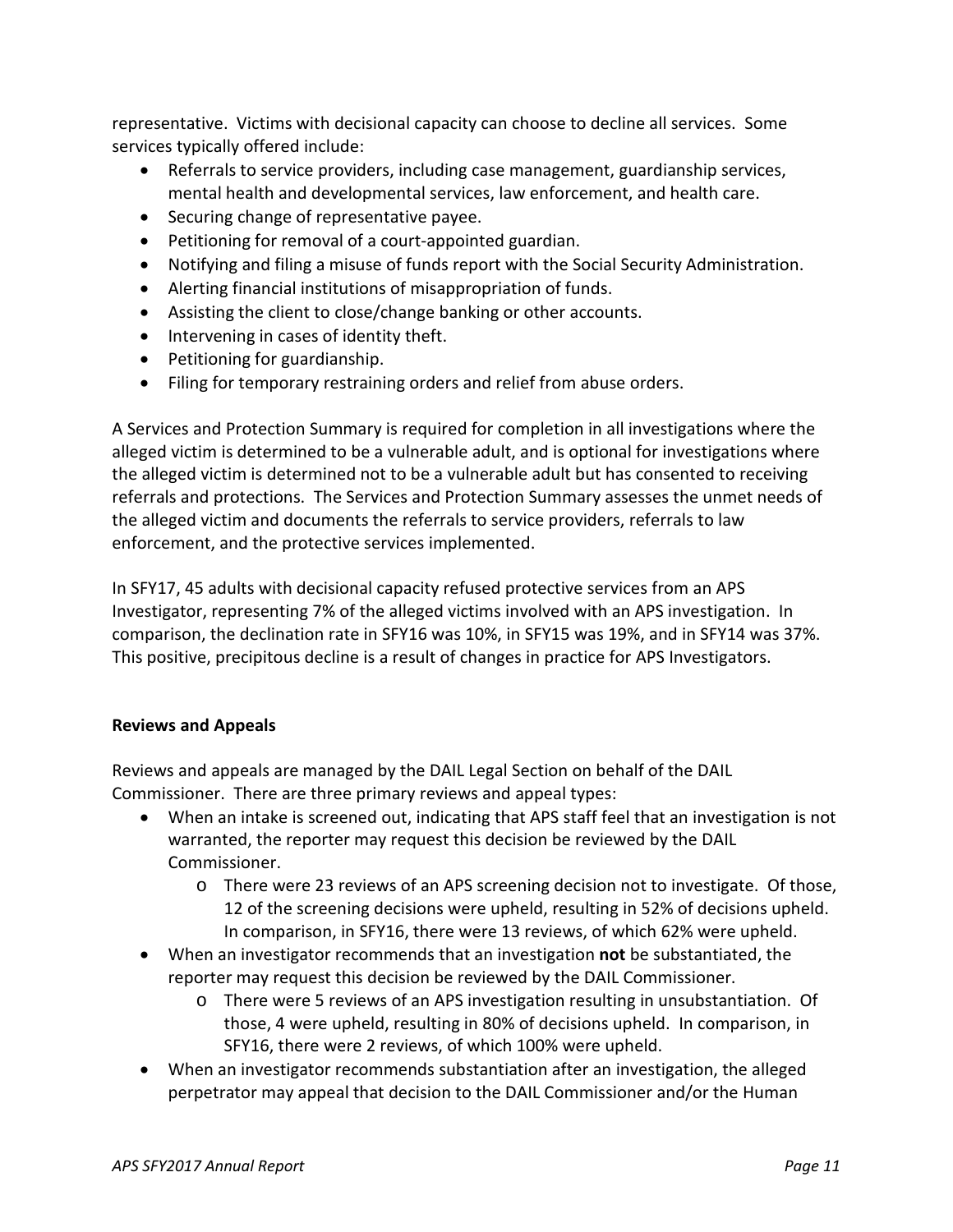Services Board (HSB). HSB decisions may then be appealed to the Vermont Supreme Court.

- o There were 21 appeals of a recommendation of substantiation that concluded with the DAIL Commissioner. Of those, 12 of the recommendations were upheld, resulting in 57% of decisions upheld. In comparison, for SFY16, there were 41 appeals, of which 76% were upheld.
- o There was 1 appeal of a recommendation of substantiation that concluded with the Human Services Board. This appeal was upheld, resulting in 100% of decisions upheld. In comparison, for SFY16, there were 15 appeals that concluded at the Human Services Board, of which 57% were upheld.
- o There were no appeals that concluded with the Vermont Supreme Court in SFY17.

#### **Adult Abuse Registry**

APS is responsible for maintaining and managing the Vermont Adult Abuse Registry, which provides a confidential listing of individuals who have been substantiated for abuse, neglect and/or exploitation of a vulnerable adult. The registry may be accessed by current or prospective employers whose employees or volunteers serve vulnerable adults and/or children. The Adult Abuse Registry receives over 50,000 checks a year. Each check is partially automated but does require the review and action of an APS staff member to complete, requiring APS to dedicate a minimum of 0.5 FTE to complete the checks.

In SFY17, there were 44 positive matches made when an employer checked the Adult Abuse Registry, indicating that there were 44 instances where an individual on the registry was attempting to work or volunteer where they would have access to children or vulnerable adults.

In SFY17, APS placed 79 individuals on the registry. In comparison, in SFY16, APS placed 64 individuals on the registry, **representing a 23% increase between SFY16 and SFY17.**

The number of individuals placed on the registry will not match the number of investigations recommended for substantiation for two reasons:

- Appeals will delay the addition to the registry if upheld and will prevent individuals from being placed on the registry if overturned.
- When an alleged perpetrator has allegedly harmed multiple vulnerable adults, there will be a separate investigation for each vulnerable adult. As a result, there can be multiple investigations that recommend substantiation against a single individual.

#### **Expungement**

After an individual has been placed on the Adult Abuse Registry, they can make a request to the DAIL Commissioner to have their name expunged. To be expunged, individuals generally must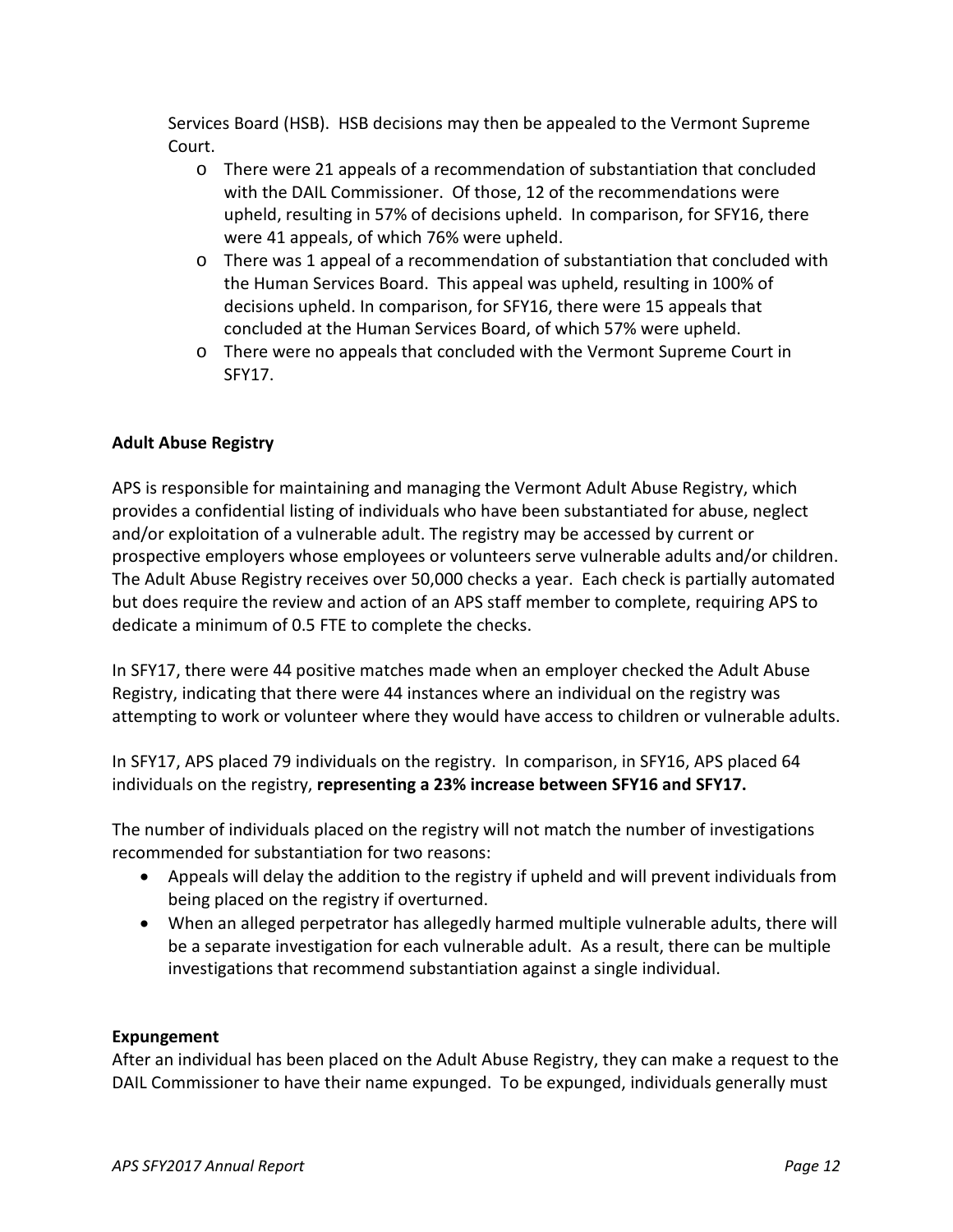speak to activities they have engaged in to create change in their thinking and/or behavior since the substantiation which indicate a reduced risk to vulnerable adults.

In SFY17, there were 18 expungement requests resulting in the removal of 10 individuals from the Adult Abuse Registry. In comparison, in SFY16, there were 28 expungement requests resulting in the removal of 10 individuals from the Adult Abuse Registry.

### **Beyond SFY17**

#### **APS Committee and File Review**

APS continues to find value in working with volunteers and community partners through the APS Committee of the DAIL Advisory Board and through the file review process, where individuals external to APS review reports and investigations to provide feedback. Anyone interested in becoming either a committee member or file reviewer should contact Joe Nusbaum, Assistant Division Director for APS, at [joe.nusbaum@vermont.gov.](mailto:joe.nusbaum@vermont.gov)

#### **BANKSAFE**

Vermont is one of 10 states that has received a grant from AARP to participate in their BANKSAFE program. BANKSAFE provides customized, online training for front line employees of banks and credit unions so that they can better identify financial exploitation and know the appropriate actions to take when they suspect it. This program will roll out to participating banks and credit unions during the summer of 2018. APS partnered with Senior Solutions, the Vermont Bankers Association, and the Association of Vermont Credit Unions on the grant. Vermont is the only grant recipient that has trade associations included on the grant team to help develop and promote the use of this training.

#### **Statutory Review**

The statutory language establishing APS was written in the 1970s, at a time when vulnerable adults were largely cared for in institutional settings and there were very different views on the ability of vulnerable adults to make decisions regarding their own care and life. APS will be working with both internal and external partners to identify areas of the statute that might benefit from an update.

#### **Regional Outreach**

APS will be collaborating with other parts of AHS to host regional gatherings to inform communities and service providers about APS' role, to include mandatory reporter training.

#### **Ongoing SFY17 and Earlier Investigations**

There were 852 reports assigned to investigation in SFY17. As of December 30, 2017, all but 34 have been completed (96% completed). Furthermore, there are only 22 ongoing investigations that have been open for more than a year. Six of these investigations pertain to two incidents with multiple alleged victims and alleged perpetrators. Nearly all of these involve a joint investigation with another investigative body, such as local law enforcement, the Office of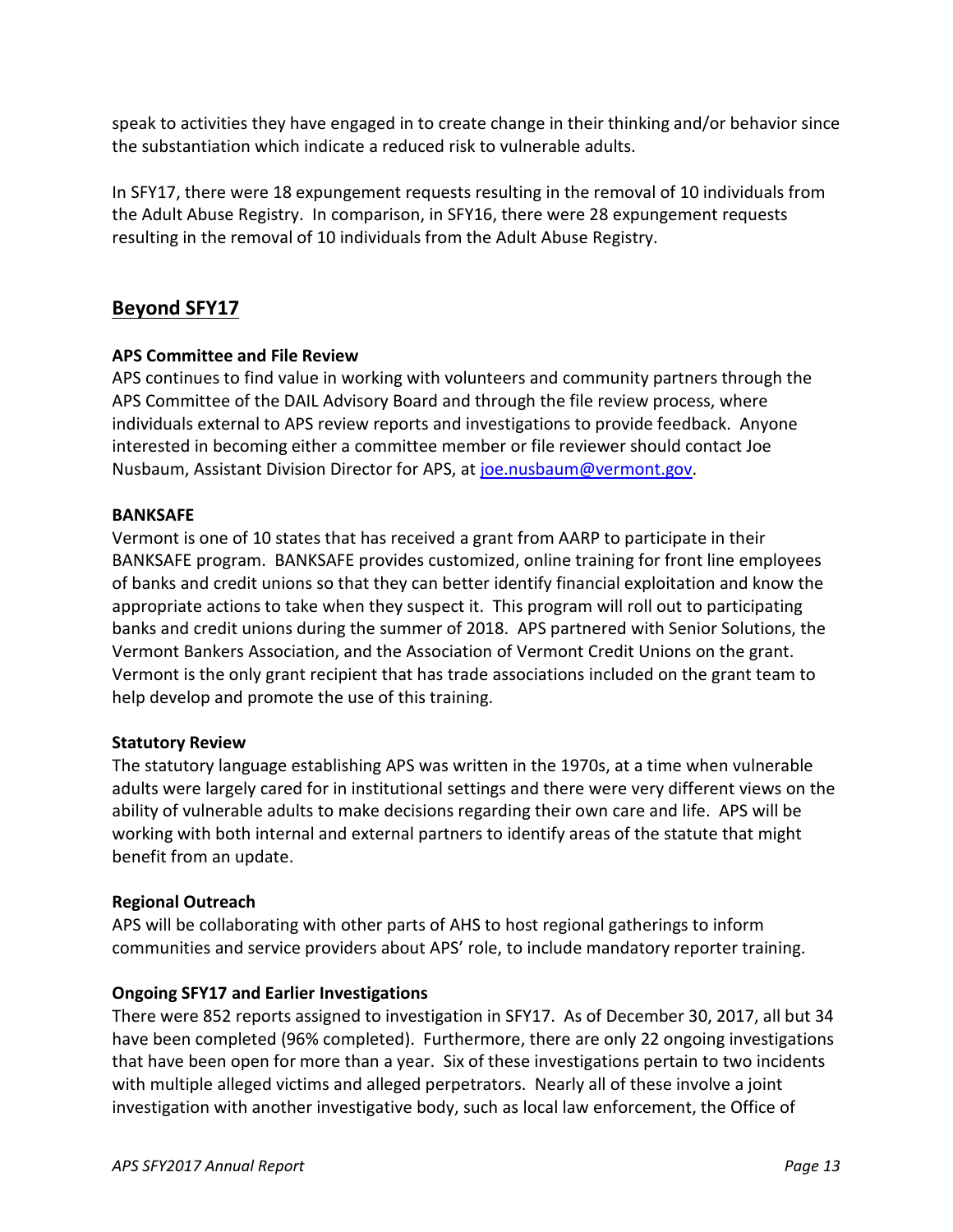Professional Regulation, and the Attorney General's Office. APS field supervisors manage these investigations to ensure they are closed as quickly as possible.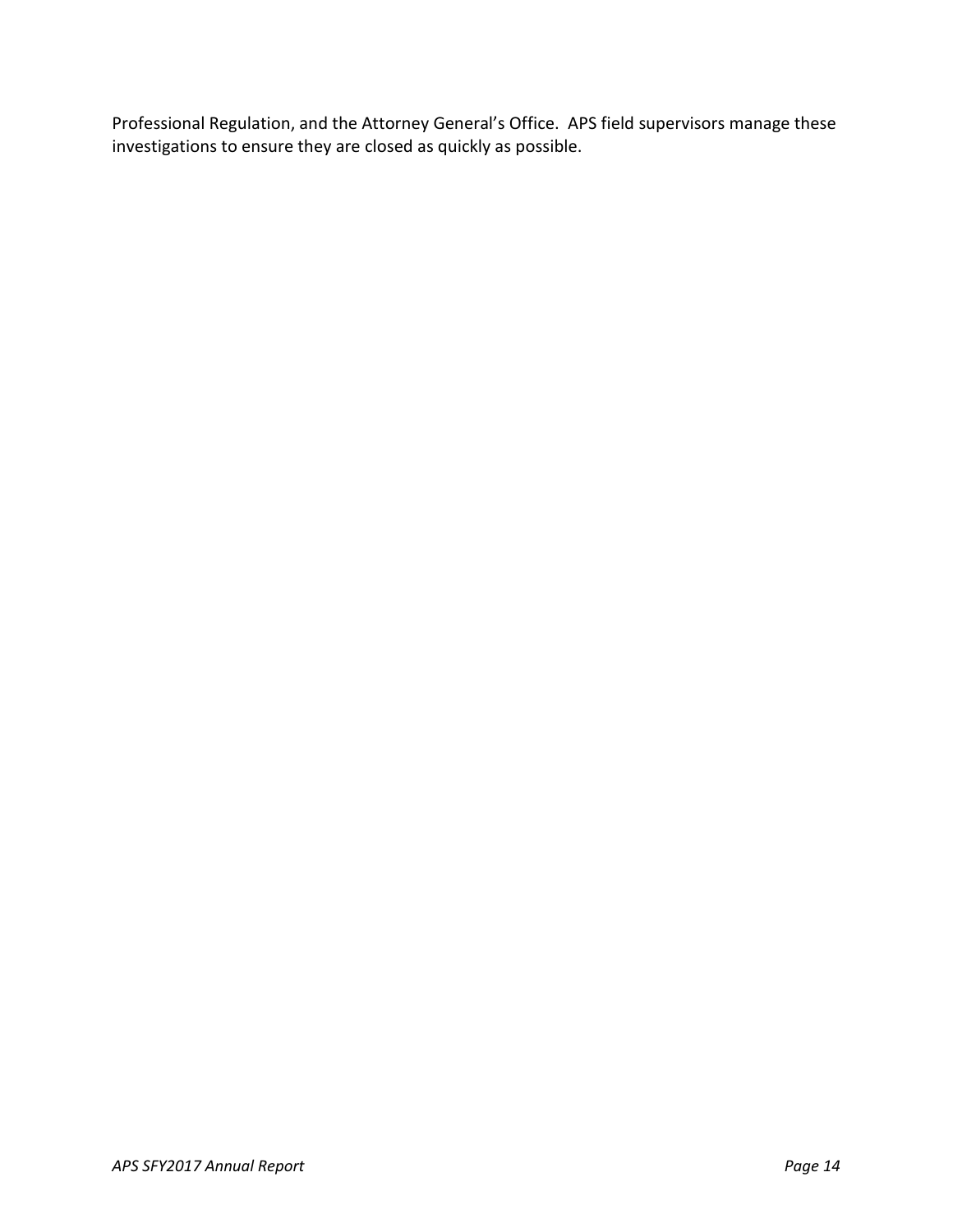# **Appendix A: Act 46 (2013), An act relating to adult protective services reporting requirements, Section 3**

Sec. 3. 2005 Acts and Resolves No. 79, Sec. 12 is amended to read:

Sec. 12. REPORT

(a) On or before January 15, 2006 and on or before January 15 of each year thereafter until January 15, 2018, the Secretary of Human Services shall submit a report to the following committees: the House and Senate Committees on Judiciary, the House Committee on Human Services, and the Senate Committee on Health and Welfare. The report shall include:

(1)(A) For the preceding year, the number of reports of abuse, exploitation, and neglect:

- (i) received by Adult Protective Services (APS) within the Department of Disabilities, Aging, and Independent Living, and the total number of persons who filed reports.
- (ii) investigated by APS.
- (iii) substantiated by APS.
- (iv) referred to other agencies for investigation by APS regardless of whether reports were opened, substantiated, or unsubstantiated, including identification of each agency and the number of referrals it received.
- (v) referred for protective services by APS, including a summary of the services provided.
- (vi)resulting in a written coordinated treatment plan pursuant to 33 V.S.A. § 6907(a) or a plan of care as defined in 33 V.S.A. § 6902(8).
- (vii)for which an individual was placed on the abuse and neglect registry as the result of a substantiation.

(viii)referred to law enforcement agencies.

- (ix)for which a penalty was imposed pursuant to 33 V.S.A. § 6913.
- (x)for which actions for intermediate sanctions were brought pursuant to 33 V.S.A. § 7111.

(B) For each type of report required from APS by subdivision (1)(A) of this section, a statistical breakdown of the number of reports according to the type of abuse and to the victim's:

- (i) relationship to the reporter;
- (ii) relationship to the alleged perpetrator;
- (iii) age;
- (iv) disability or impairment; and
- (v) place of residency.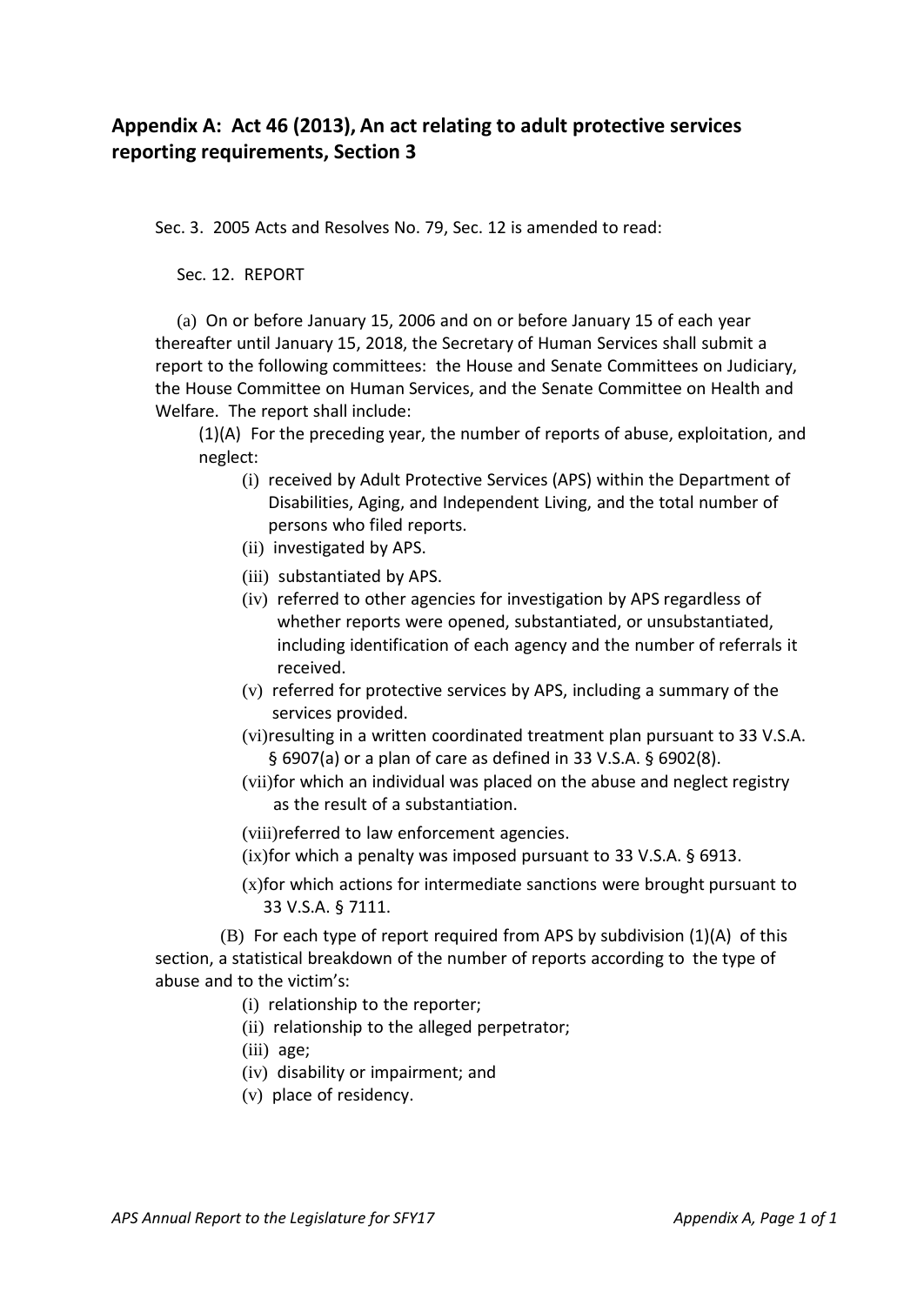# **Appendix B: Act 46 Required Data for SFY17[A](#page-19-0)**

| Data Element Label                                             | <b>SFY14</b>   | <b>SFY15</b> | <b>SFY16</b>   | SFY17                   |
|----------------------------------------------------------------|----------------|--------------|----------------|-------------------------|
| Number of Reports Received by Intake <sup>B</sup>              | 4,037          | 4,295        | 3,835          | 3,261                   |
| Number of Reporters                                            | 3,744          | 3,574        | 3,279          | 2,914                   |
| Number of Intakes Referred to Investigation or Field           | 1,515          | 1,785        | 1,318          | 852                     |
| Screen <sup>c</sup>                                            |                |              |                |                         |
| Number of Investigations Substantiated                         | 165            | 205          | 97             | 132                     |
| Referrals to Other Agencies <sup>D</sup>                       | 2,333          | 2,192        | 1,134          | 100                     |
| <b>Other Referral</b>                                          | 206            | 152          | 102            | 33                      |
| Law Enforcement                                                | 276            | 327          | 179            | 32                      |
| Area Agency on Aging (AAA)                                     | 372            | 325          | 259            | 11                      |
| Office of Professional Regulation                              | 16             | 24           | 17             | 9                       |
| Survey and Certification (DLP)                                 | 1,356          | 1,306        | 542            | 4                       |
| Vermont Legal Aid                                              | 48             | 35           | 12             | 4                       |
| Vermont Attorney General - Medicaid Fraud Unit                 | 29             | 30           | 12             | 3                       |
| <b>Disability Rights Vermont</b>                               | 18             | 20           | 4              | 3                       |
| Department of Health                                           | 5              | $\mathbf{1}$ | 5              | $\mathbf{1}$            |
| <b>Other DAIL Division</b>                                     | $\overline{7}$ | 5            | $\overline{2}$ | $\mathbf 0$             |
| Referred to Protective Services <sup>E</sup>                   | 629            | 949          | 489            | 168                     |
| <b>Other Protective Service</b>                                | 96             | 152          | 97             | 35                      |
| Arranged for Counseling                                        | 153            | 287          | 154            | 31                      |
| Conducted Joint Investigation with Law Enforcement             | 83             | 102          | 81             | 30                      |
| Arranged for Increased Supervision                             | 129            | 199          | 63             | 29                      |
| Obtained a Temporary Relief from A/N/E Order                   | 32             | 32           | 22             | 11                      |
| <b>Asked Bank to Freeze Accounts</b>                           | 19             | 26           | 15             | 8                       |
| Petitioned for Guardianship                                    | 26             | 21           | 12             | 5                       |
| Assisted with the Implementation of a Rep Payee                | 28             | 33           | 10             | 5                       |
| Assisted with the Execution of a POA                           | 7              | 8            | 7              | 5                       |
| Assisted with Securing Safe Living Conditions                  | 47             | 69           | 20             | $\overline{\mathbf{4}}$ |
| Dissolved a POA                                                | 5              | 8            | 6              | $\overline{4}$          |
| Petitioned to Appoint a Successor Guardian                     | 4              | 12           | $\overline{2}$ | $\mathbf{1}$            |
| Protective Services Declined by an Adult with                  |                |              |                |                         |
| <b>Decisional Capacity</b>                                     | 555            | 331          | 137            | 49                      |
| Services and Protections Summaries (Previously                 |                |              |                |                         |
| Written Coordinated Treatment Plans) <sup>F</sup>              | 392            | 489          | 228            | <b>NA</b>               |
| Individuals Placed on the Adult Abuse Registry                 | 95             | 155          | 64             | 79                      |
| Penalties Imposed Pursuant to 33 V.S.A. § 6913                 | $\mathbf 0$    | 0            | 0              | $\mathbf 0$             |
| Intermediate Sanctions Brought Pursuant to 33<br>V.S.A. § 7111 | $\mathbf 0$    | 0            | 0              | 0                       |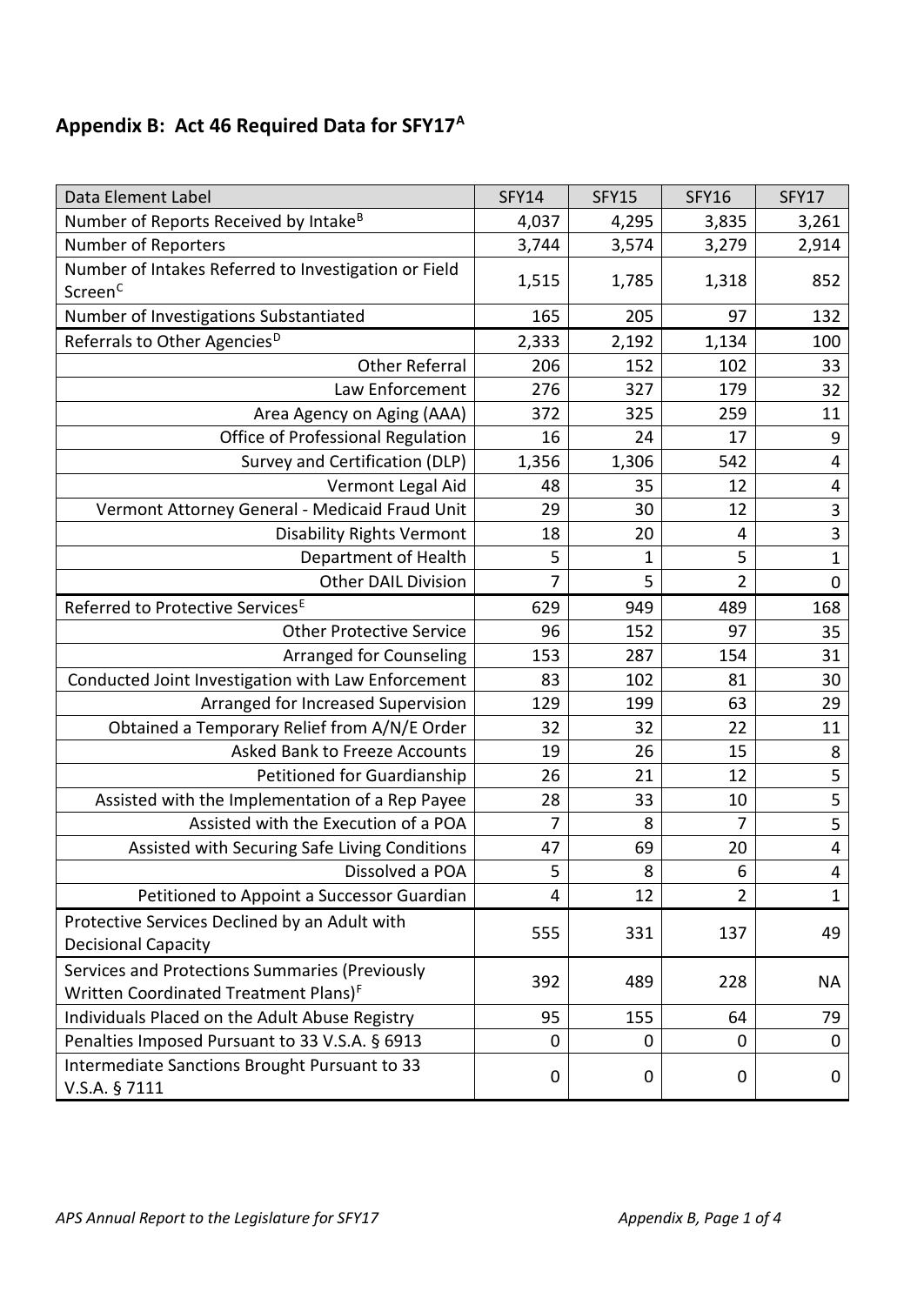| Data Element Label                           | <b>SFY14</b> | <b>SFY15</b> | <b>SFY16</b>   | <b>SFY17</b>     |
|----------------------------------------------|--------------|--------------|----------------|------------------|
| Victims' Relationship to Reporter            |              |              |                |                  |
| Health/Medical Professional                  | 310          | 441          | 336            | 351              |
| Social Worker                                | 328          | 313          | 247            | 211              |
| Not Documented                               | 767          | 693          | 601            | 202              |
| <b>Mental Health Staff</b>                   | 274          | 204          | 190            | 177              |
| Home Health/VNA                              | 169          | 197          | 165            | 139              |
| <b>Facility Staff</b>                        | 383          | 342          | 264            | 135              |
| Other                                        | 536          | 545          | 420            | 114              |
| Relative                                     | 207          | 254          | 187            | 90               |
| Developmental Services Staff                 | 47           | 70           | 107            | 82               |
| Police                                       | 63           | 76           | 84             | 62               |
| AAA                                          | 80           | 103          | 114            | 42               |
| <b>Bank</b>                                  | 22           | 40           | 37             | 30               |
| Friend/Acquaintance                          | 64           | 75           | 33             | 22               |
| Legal Guardian                               | 9            | 34           | 46             | 19               |
| Doctor                                       | 14           | 13           | 23             | 13               |
| Non-Family Caregiver                         | 14           | 20           | 11             | 13               |
| School                                       | 9            | 19           | 20             | 11               |
| Home Provider                                | 10           | 12           | 5              | 8                |
| Anonymous                                    | 12           | 13           | 13             | $\overline{7}$   |
| Spouse/Partner                               | 11           | 11           | 16             | $\boldsymbol{6}$ |
| Neighbor                                     | 9            | 17           | 19             | 5                |
| Landlord                                     | $\mathbf 0$  | 5            | $\overline{2}$ | $\overline{2}$   |
| Ombudsman                                    | 9            | 3            | $\mathbf{1}$   | $\overline{2}$   |
| Attorney                                     | 16           | 12           | 5              | $\mathbf 1$      |
| <b>Fellow Resident/Patient</b>               | 3            | 6            | 3              | $\mathbf{1}$     |
| Probation/Parole Officer                     | 4            | 6            | $\overline{4}$ | $\mathbf 0$      |
| Victims' Relationship to Alleged Perpetrator |              |              |                |                  |
| Relative                                     | 682          | 839          | 590            | 451              |
| Not Documented                               | 644          | 671          | 655            | 221              |
| Spouse/Partner                               | 167          | 244          | 222            | 198              |
| Other                                        | 272          | 299          | 210            | 93               |
| Friend/Acquaintance                          | 237          | 208          | 128            | 90               |
| Non-Family Caregiver                         | 117          | 101          | 99             | 87               |
| <b>Fellow Resident/Patient</b>               | 409          | 291          | 191            | 80               |
| <b>Facility Staff</b>                        | 138          | 98           | 66             | 52               |
| Home Provider                                | 49           | 57           | 76             | 44               |
| Legal Guardian                               | 41           | 46           | 31             | 26               |
| <b>Health/Medical Professional</b>           | 28           | 18           | 54             | 22               |
| Roommate                                     | $\mathbf 0$  | 15           | 20             | 20               |
| Home Health/VNA                              | 40           | 31           | 31             | 18               |
| Neighbor                                     | 45           | 49           | 48             | 16               |
| Developmental Services Staff                 | 15           | 23           | 16             | $\boldsymbol{9}$ |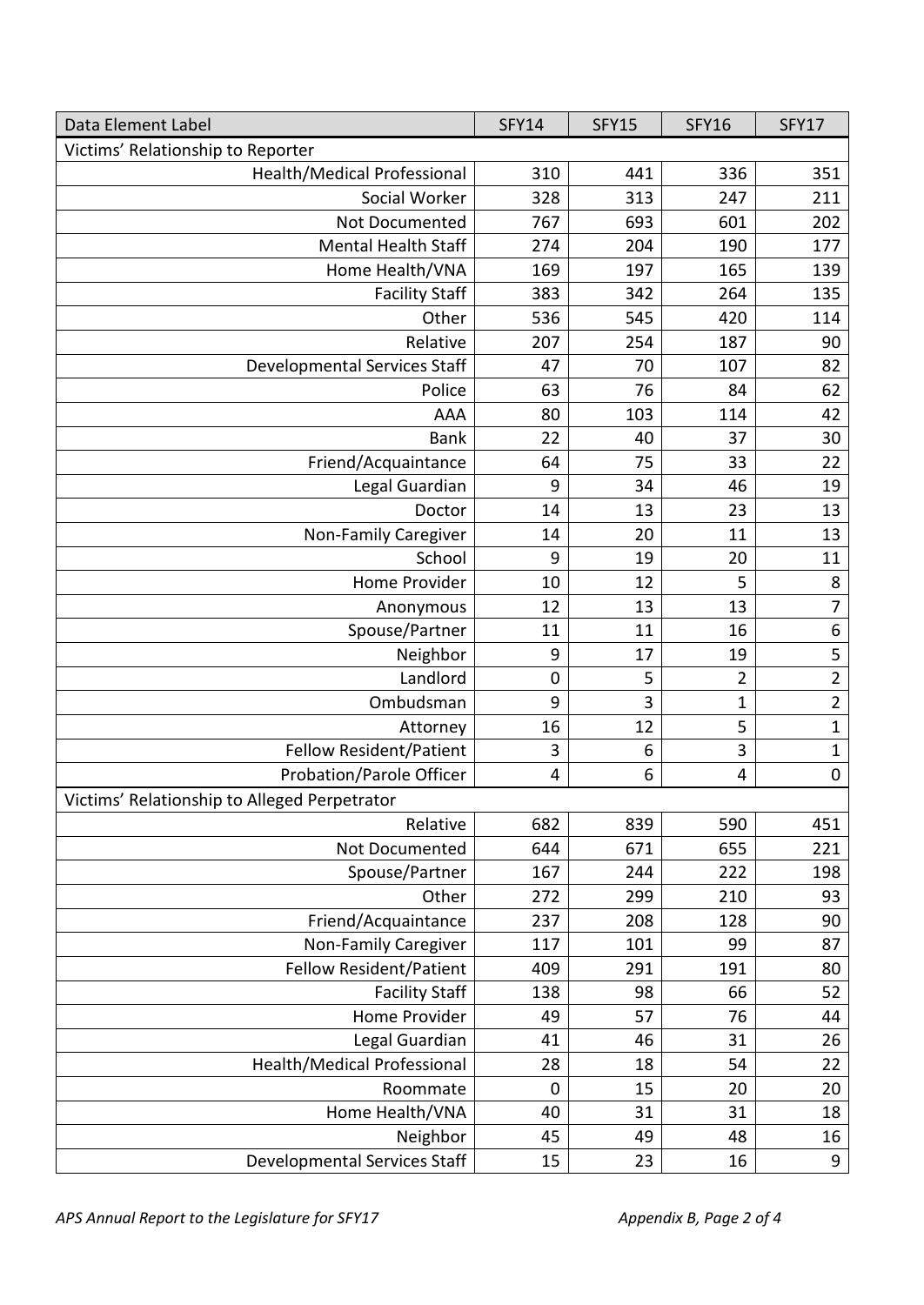| Data Element Label          | <b>SFY14</b>   | <b>SFY15</b>     | <b>SFY16</b>   | <b>SFY17</b>     |
|-----------------------------|----------------|------------------|----------------|------------------|
| <b>Mental Health Staff</b>  | 39             | 31               | 19             | 8                |
| Landlord                    | $\mathbf 0$    | 3                | 12             | 5                |
| Attorney                    | 2              | 3                | $\mathbf{1}$   | $\overline{2}$   |
| Police                      | 3              | $\mathbf 0$      | 2              | $\mathbf 1$      |
| School                      | $\mathbf{1}$   | $\boldsymbol{0}$ | $\mathbf{1}$   | $\mathbf{1}$     |
| Social Worker               | $\overline{2}$ | $\overline{7}$   | $\overline{4}$ | $\boldsymbol{0}$ |
| Probation/Parole Officer    | $\mathbf 0$    | $\mathbf{1}$     | 4              | $\mathbf 0$      |
| Doctor                      | 8              | 4                | 2              | $\mathbf 0$      |
| <b>AAA</b>                  | $\mathbf{1}$   | $\boldsymbol{0}$ | $\mathbf{1}$   | $\mathbf 0$      |
| Ombudsman                   | $\mathbf 0$    | $\boldsymbol{0}$ | $\mathbf{1}$   | $\mathbf 0$      |
| Age Range                   |                |                  |                |                  |
| 18-59 Years Old             | 1,358          | 1,412            | 1,128          | 765              |
| 60-79 Years Old             | 952            | 1,070            | 909            | 474              |
| Over 80 Years Old           | 871            | 907              | 791            | 409              |
| Unknown                     | 183            | 142              | 121            | 93               |
| <b>Vulnerable Condition</b> |                |                  |                |                  |
| Unknown                     | 1,533          | 1,616            | 1,420          | 855              |
| <b>Mental Disability</b>    | 1,307          | 1,375            | 1,006          | 573              |
| Elderly/Frail               | 936            | 992              | 866            | 437              |
| <b>Physically Disabled</b>  | 793            | 828              | 670            | 386              |
| County of Residence         |                |                  |                |                  |
| Addison                     | 132            | 136              | 158            | 66               |
| Bennington                  | 307            | 255              | 111            | 107              |
| Caledonia                   | 116            | 152              | 202            | 86               |
| Chittenden                  | 527            | 563              | 483            | 323              |
| Essex                       | 14             | 35               | 15             | 22               |
| Franklin                    | 253            | 311              | 241            | 147              |
| Grand Isle                  | 25             | 38               | 19             | 19               |
| Lamoille                    | 123            | 100              | 83             | 43               |
| Orange                      | 137            | 151              | 137            | 47               |
| Orleans                     | 142            | 145              | 143            | 86               |
| Rutland                     | 263            | 369              | 311            | 179              |
| Washington                  | 414            | 462              | 378            | 215              |
| Windham                     | 364            | 332              | 243            | 99               |
| Windsor                     | 276            | 261              | 245            | 159              |